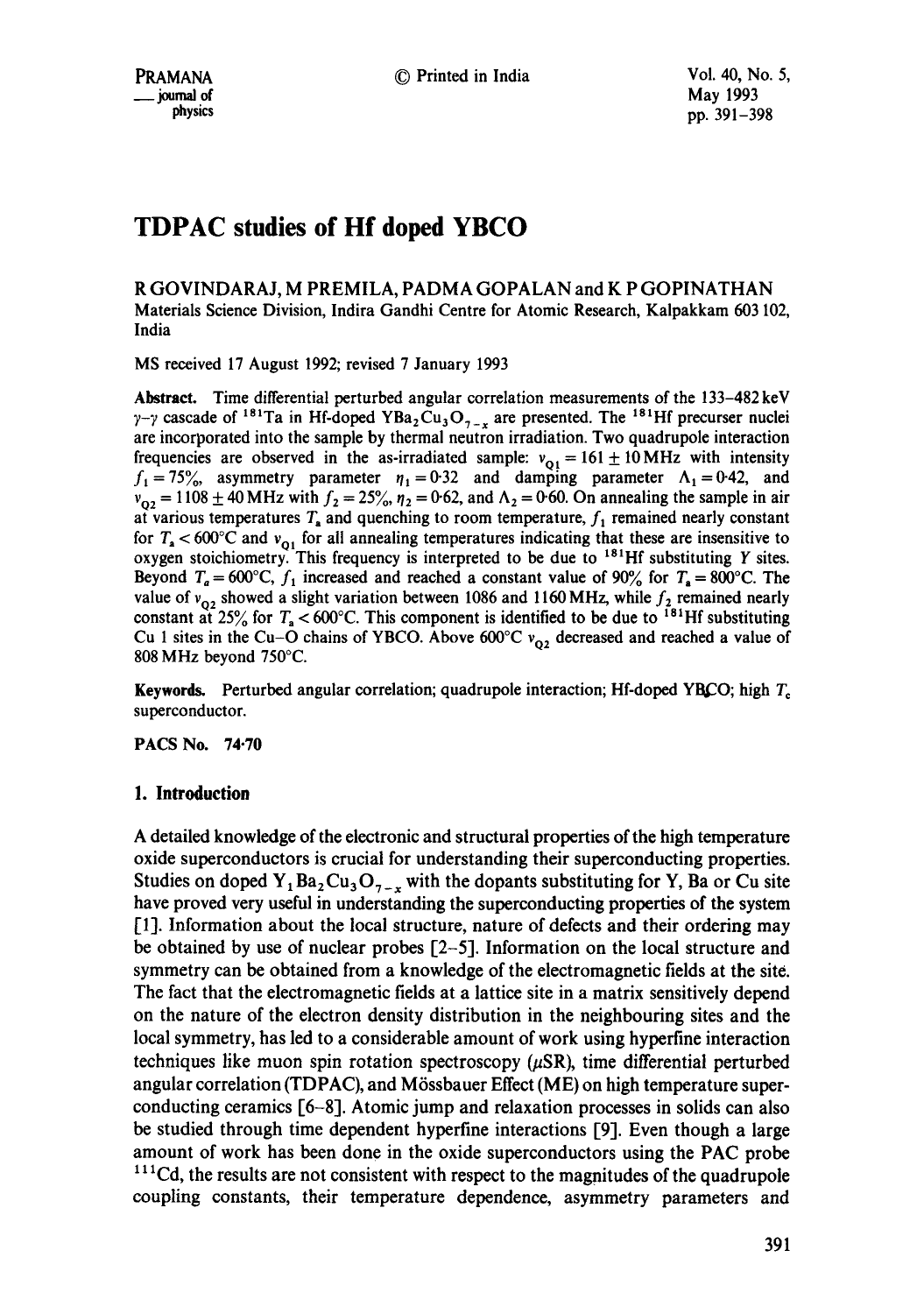## *R Govindaraj et al*

intensity ratios [ 10-13]. The site occupancy of the probe atoms in the above investigations is also not established unambiguously. The disadvantage here is that the most commonly used PAC precurser atoms such as In, Hf and Ru are not among the atomic constituents of the ceramic superconductors. Further even in single phase material the occupancy site of the PAC probe is uncertain owing to the existence of different cation sites. Hence the effort is still on for the determination of the correct location of these probes in YBCO samples. These oxide based superconductors are very sensitive to humidity which would cause the deterioration of the sample and thereby change the hyperfine interaction parameters [13]. Hf doping into YBCO increases the resistance to deterioration by aging and humidity significantly [14]. Hence TDPAC measurements could be done over a period of time keeping the sample less susceptible to humidity and oxygen stoichiometry variations. The present work involves introducing Hf, a 5d transition element, into YBCO, characterizing the sample by a variety of techniques, neutron activation of the sample to produce  $^{181}$ Hf and determining the local structure around the probe nucleus by measurement of <sup>181</sup>Ta TDPAC. Even though Akselrod *et al* [15] have reported preliminary measurements of  $TDPAC$  using  $181$ Hf, these have not been made as a function of oxygen stoichiometry. The present work is aimed at determining the hyperfine interaction parameters at various oxygen stoichiometries by subjecting the well characterized Hf-doped YBCO samples to suitable annealing and quenching treatments as part of a programme for a detailed elucidation of the properties of the system. The experimental details are given in §2. The results are presented and discussed in §3. The main conclusions are given in § 4.

## **2. Experimental**

Samples of Hf doped YBa<sub>2</sub>Cu<sub>3</sub>O<sub>7-x</sub> with Hf content of 1.0 at% of Cu [16] were prepared by the standard solid state reaction method [17], starting with appropriate quantities of 99.99% pure  $Y_2O_3$ , BaCO<sub>3</sub>, CuO and HfO<sub>2</sub>. X-ray powder diffraction measurements on the final oxygen-treated sample indicated that it is orthorhombic in structure and the lattice parameters are the same as that of undoped sample. Further characterization of the sample was done prior to irradiation using a CAMECA secondary ion mass spectrometer. It was found that Hf was doped homogeneously in the sample by scanning the depth profiles of Hf as well as each of the other constituents of the sample. The superconducting transition temperature was determined to be  $T_c = 85$  K by AC susceptibility measurements.

The Hf-doped YBa<sub>2</sub>Cu<sub>3</sub>O<sub>7-x</sub> sample was irradiated with thermal neutrons in the CIRUS reactor at the Bhabha Atomic Research Centre, Bombay to a fluence of  $2 \times 10^{18}$  n/cm<sup>2</sup> to produce the <sup>181</sup>Hf activity. The temperature of the sample during irradiation was 50°C. Even though the other constituents of the sample are activated during irradiation they decayed in a short period. The  $\gamma$  ray spectrum measured two weeks after irradiation using a high pure Ge detector showed only peaks corresponding to  $181$ Hf activity in the sample. TDPAC measurements were done on this sample first in the as-irradiated state and then after annealing it at different temperatures and quenching to room temperature. After the decay of the radioactivity the samples were again checked for superconductivity by susceptibility measurement. It was found that the transition temperature was not affected appreciably by the neutron irradiation and due to aging.

The time differential perturbed angular correlation of the  $133-482$  keV  $\gamma$ - $\gamma$  cascade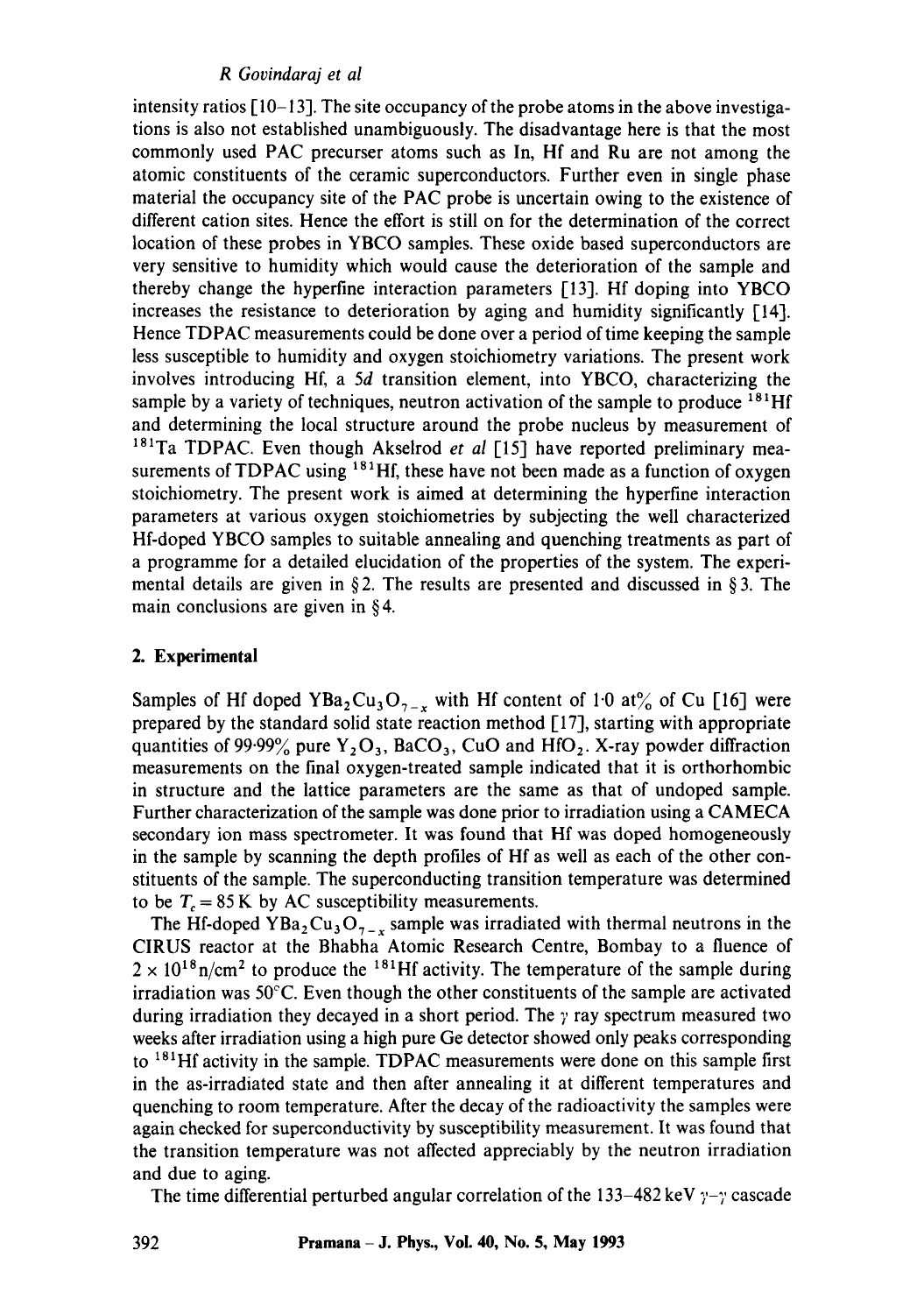of  $181$ Ta was measured by a three-detector twin fast-slow coincidence set up [18]. The common movable detector was gated for the START (133 keV)  $\gamma$  ray while the other two detectors fixed at right angles to each other detected the STOP (482 keV)  $\gamma$  ray. The START detector was moved at periodic intervals between 90 $^{\circ}$  and 180 $^{\circ}$ positions with respect to either of the STOP detectors and the delayed time resolution spectra were obtained in the form of count rate as a function of the time elapsed after the emission of the first  $\gamma$  ray. Hence for each position of the START detector two time spectra  $W(90, t)$  and  $W(180, t)$  were recorded simultaneously. The prompt time resolution of the set-up measured with a  ${}^{60}Co$  source was 2.2 ns FWHM when gated for the above cascade.

Irradiated samples were heated in air for 30 min at various temperatures from 100° to 900°C and quenched to room temperature. TDPAC measurements were carried out at room temperature after each annealing treatment. After this set of measurements were done, the sample was subjected to the following heat treatment in oxygen atmosphere. The sample was annealed at 900°C for 15 h and slow cooled to 600°C at the rate of 20°C/h. It was kept at 600°C for 15 h, and then slow cooled to 400°C, kept at this temperature for 15 h and subsequently slow cooled to room temperature. The TDPAC measurements were made on this heat treated sample. Oxygen stoichiomerry of the sample was inferred from a modified iodometric titration measurement [19] made on representative unirradiated samples from the same lot. After each heat treatment oxygen stoichiometry was determined from the initial value of  $x$  and the weight of the sample. The variation of oxygen stoichiometry with annealing temperature for undoped and Hf-doped YBCO is shown in figure 1.

From the time delayed coincidence spectra  $W(90, t)$  and  $W(180, t)$  the normalized anisotropy function  $R(t)$  was calculated as

$$
R(t) = A_{22} G_{22}(t) = 2 \frac{W(180, t) - W(90, t)}{W(180, t) + 2 W(90, t)}
$$
(1)

where  $G_{22}(t)$  is the perturbation factor and W(90, t) and W(180, t) are the coincidence count rates at angles 90° and 180° respectively between the START and STOP



**Figure 1.**  Oxygen content vs annealing temperature in undoped and Hf-doped YBCO.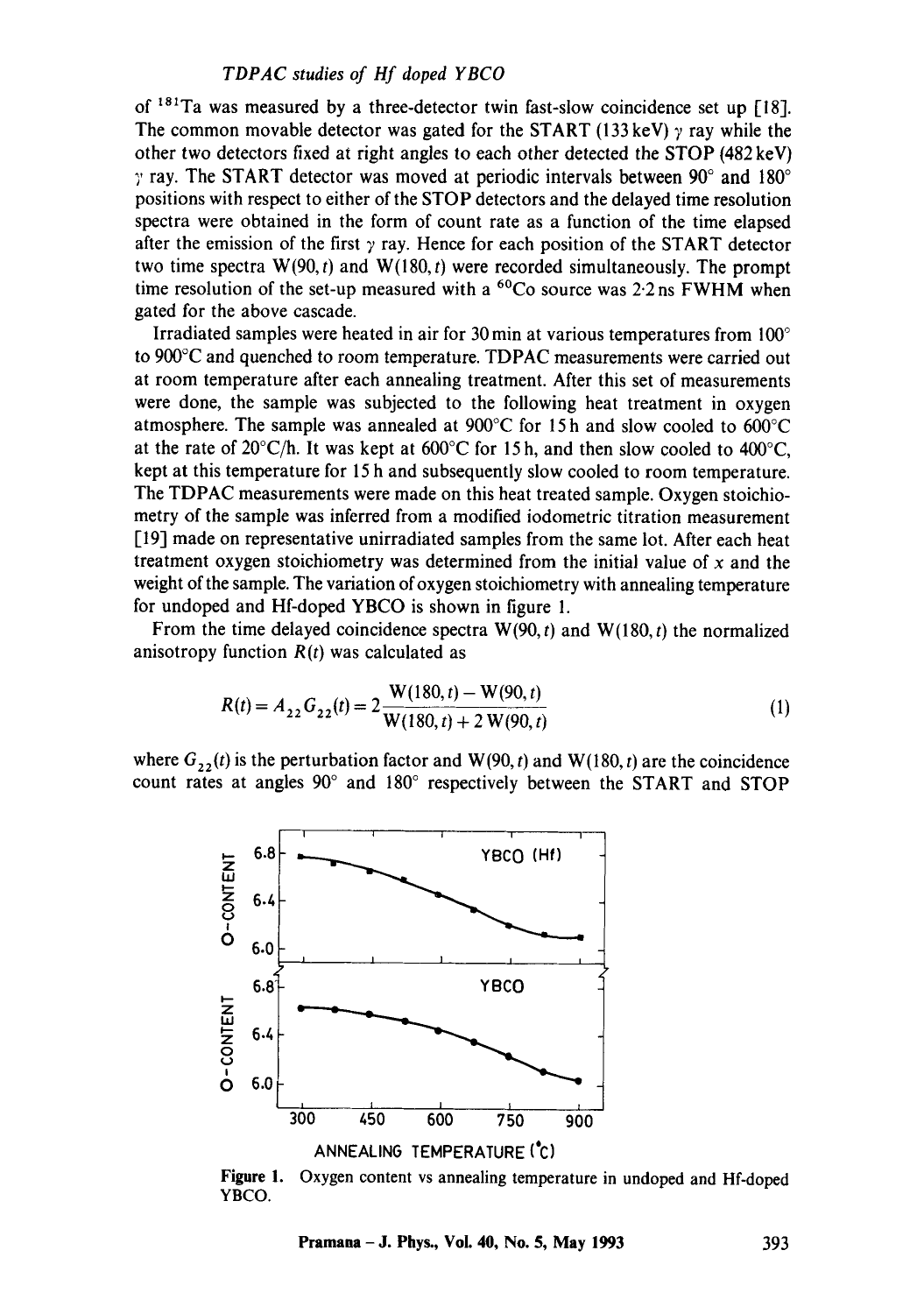

**Figure 2.** The experimental  $R(t)$  vs t spectra at room temperature after each annealing treatment: (a) as-irradiated, (b)  $T_a = 50^{\circ}$ C, (c)  $T_a = 150^{\circ}$ C, (d)  $T_a = 500^{\circ}$ C, (e)  $T_a = 650^{\circ}$ C and (f) heat treated (see text). The continuous curves are those calculated using the fitted values of parameters.

detectors. The anisotropy function *R(t)* was averaged over the two sets corresponding to the two STOP detectors. Typical *R(t)* vs time curves for representative heat treated samples are shown in figure 2. The fourier transform of the experimental curves  $R(t)$ indicated the presence of two frequencies. The spectra were least squares fitted to the function [20, 21]

$$
R(t) = A_{22} G_{22}(t) = \sum_{i=1}^{2} f_i A_{22} G_{22}^{i}(t)
$$
 (2)

$$
A_{22}G_{22}^{i}(t) = A_{22}S_{20}^{i} + \sum_{n=1}^{3} S_{2n}^{i}(\eta_{i})\cos(\omega_{n}^{i}t)\exp(-\delta\omega_{n}^{i}t)
$$
(3)

394 Pntmana - J. Phys., Vol. 40, No. 5, May 1993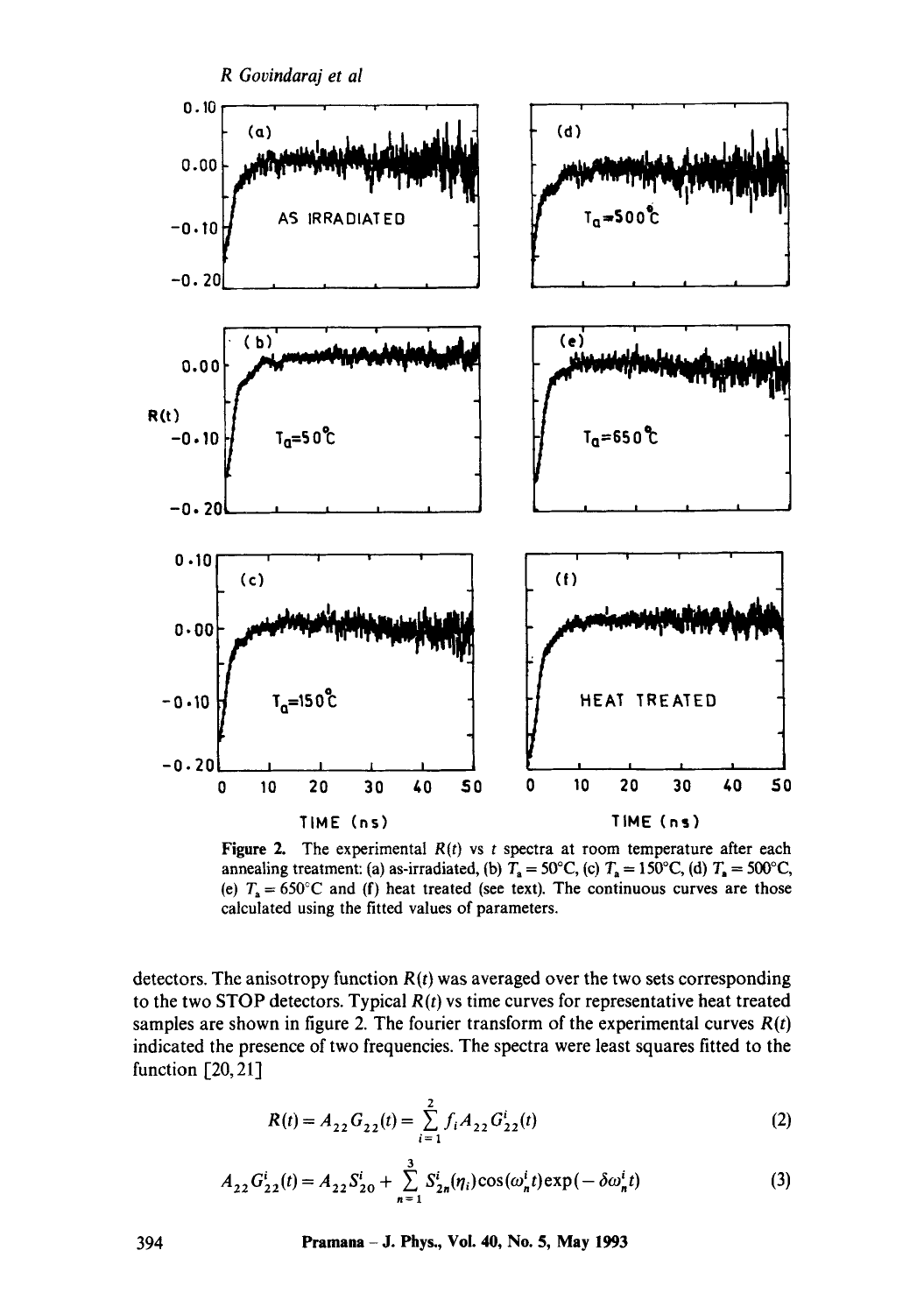where  $f_i$  is the relative fraction of nuclei experiencing a quadrupole interaction (QI) frequency  $\omega_n^i$  and  $\Sigma_{i=1}^3 f_i = 1$ . The amplitudes  $S_{2n}$  were treated as free parameters satisfying the condition  $\Sigma_{n=0}^3 S_{2n} = 1$ . The factor  $\exp(-\delta \omega_n^i t)$  accounts for the damping of the anisotropy due to a distribution (assumed to be Lorentzian) of quadrupole frequencies, with width  $\delta \omega_x^i$  around the mean values  $\omega_x^i$ . The damping parameter is given by  $\Lambda_i = \delta \omega_n^j / \omega_n^j$ . For <sup>181</sup>Ta the spin of the intermediate level,  $I = 5/2$  for which we get

$$
v_{oi} = eQV_{zz}/h = 20\omega_1^i/\pi
$$
\n<sup>(4)</sup>

where  $V_{zz}$  is the principal component of the electric field gradient (EFG) tensor. When the EFG is not axially symmetric, the asymmetry parameter

$$
\eta = (V_{xx} - V_{yy})/V_{zz}, \text{ where } |V_{zz}| > |V_{yy}| > |V_{xx}| \tag{5}
$$

is extracted from the fit of the data to equations 2 and 3.

#### **3. Results and discussion**

TDPAC spectra of the sample in the as-irradiated condition and after each annealing treatment (figure 2) showed an aperiodic perturbation due to a static quadrupole interaction characterized by a very broad distribution of quadrupole interaction frequencies. The least squares fit of the spectrum in the as-irradiated sample (figure 2) showed that about 75% of probe nuclei experience a quadrupole interaction frequency,  $v_{01} = 161 \pm 10 \text{ MHz}$  with a damping parameter  $\Lambda_1 = 0.42$  and the remaining nuclei experience a frequency  $v_{02} = 1108 \pm 40$  MHz with a damping parameter  $\Lambda_2 = 0.60$ . The variation of the quadrupole coupling constants, their intensities and asymmetry parameters with annealing temperature is shown in figure 3. In 1 at% Hf-doped  $YBa<sub>2</sub>Cu<sub>3</sub>O<sub>7-x</sub>$ , the transition from the orthorhombic phase produced by quenching from low temperatures to the tetragonal phase produced by quenching from high temperatures occurs when  $x = 0.6$  corresponding to  $T_a = 650^{\circ}$ C. This is less than the  $T_a$  at the transition in undoped YBa<sub>2</sub>Cu<sub>3</sub>O<sub>7-x</sub> by about 25°C. The Hf doping in YBCO results in an increase of oxygen stoichiometry at all annealing temperatures as can be seen in figure 1.

Even though it is not possible to pin point unambiguously the lattice location of Hf in YBCO directly from experiments, the following systematic arguments lead us to interpret that the  $v_{01}$  is due to Hf substituting Y sites and  $v_{02}$  due to Hf substituting Cu 1 site in the Cu-O chain. Firstly  $v_{01}$  frequency and also the fraction (75%) of nuclei experiencing this are invariant with annealing temperature as seen in figure 3. This gives an indirect evidence for the occupation of either Y or Ba site. Secondly a low value of the QI frequency is consistent with the more symmetric nature of the Y site than other sites, especially Ba site. Thirdly since the Y site is far from the Cu-O chains, any substitution in this would only result in a reduction of the effective Cu valence. This can be explained as follows. Substitution of  $Y^{3+}$  by Hf<sup>4+</sup> leads to the reduction in the charge density at the Y site. Also it results in the increase in the Cul-O3 interatomic distance, which causes a reduction of the electron deficiency in the complex Cul-O. This is analogous to the case of Pr substituting Y sites [22]. If  $181$ Hf nuclei substitute for Ba site it enhances the oxygen stoichiometry, especially in the Cu-O chain region  $[23]$  and hence should result in the variation of QI frequency. But it is found from figure 3(a) that for annealing temperatures below 600°C  $v_{02}$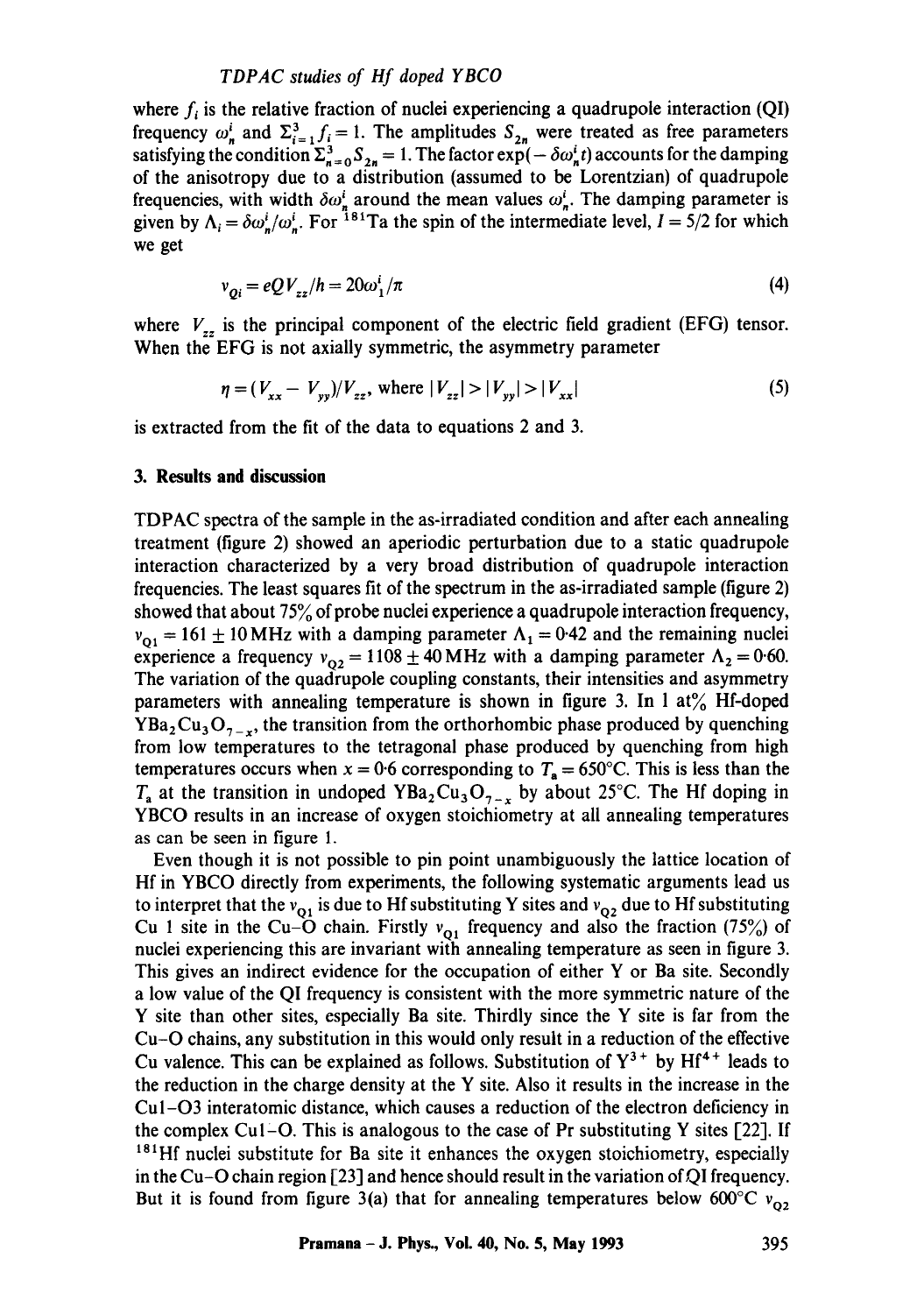*R Govindaraj et al* 



**Figure** 3. Variation of (a) quadrupole coupling constant, (b) intensity and (c) asymmetry parameter with annealing temperature.

shows only a small change, but shows a larger decrease above 600°C. Substitution in Ba sites would have resulted in an increase in the frequency or no variation at all. Fourthly as the ionic radius of Hf<sup>4+</sup> (0.81 Å) is somewhat less than that of  $Y^{3+}$  $(0.93 \text{ Å})$  Hf<sup>4+</sup> can easily substitute the latter. From figure 3 it can also be seen that the value of  $\eta_1$  decreases with annealing temperature. This can be understood as due to the decrease in orthorhombic distortion with increasing x. Another important point to be noted is that even at  $x = 1$  ( $T_a = 800^{\circ}$ C),  $\eta_1$  did not reach zero, implying a local orthorhombic structure, consistent with the result reported earlier by others [12]. Although  $f_1$  remained constant at 75% for  $T_a < 600^{\circ}$ C, it increased to about  $90\%$  between  $600\degree$ C and  $800\degree$ C as shown in figure 3. The damping parameter remained nearly constant at 0.42. For  $T_a < 600^{\circ}C v_{02}$  shows a variation from 1086 to 1160 MHz and hence its sensitivity to oxygen stoichiometry (see figure 3). Akselrod *et al* have reported a frequency of  $1086 \pm 45 \text{ MHz}$  in the heat treated Hf-doped YBCO sample. This value is in agreement with  $v_{02}$  obtained in the present case. Taking into account the ion–O distance and the ionic radii of  $Hf^{4+}$  and  $Cu^{2+}$  this is interpreted as due to Hf in Cul site in Cu-O chains again in agreement with Akselrod *et al.* However  $v_{Q1}$  has not been reported by them. For  $T_a$  between 650°C and 800°C  $v_{Q2}$  decreases rapidly reaching a value of 808 MHz at  $T_a = 800^{\circ}$ C. The latter value is close to that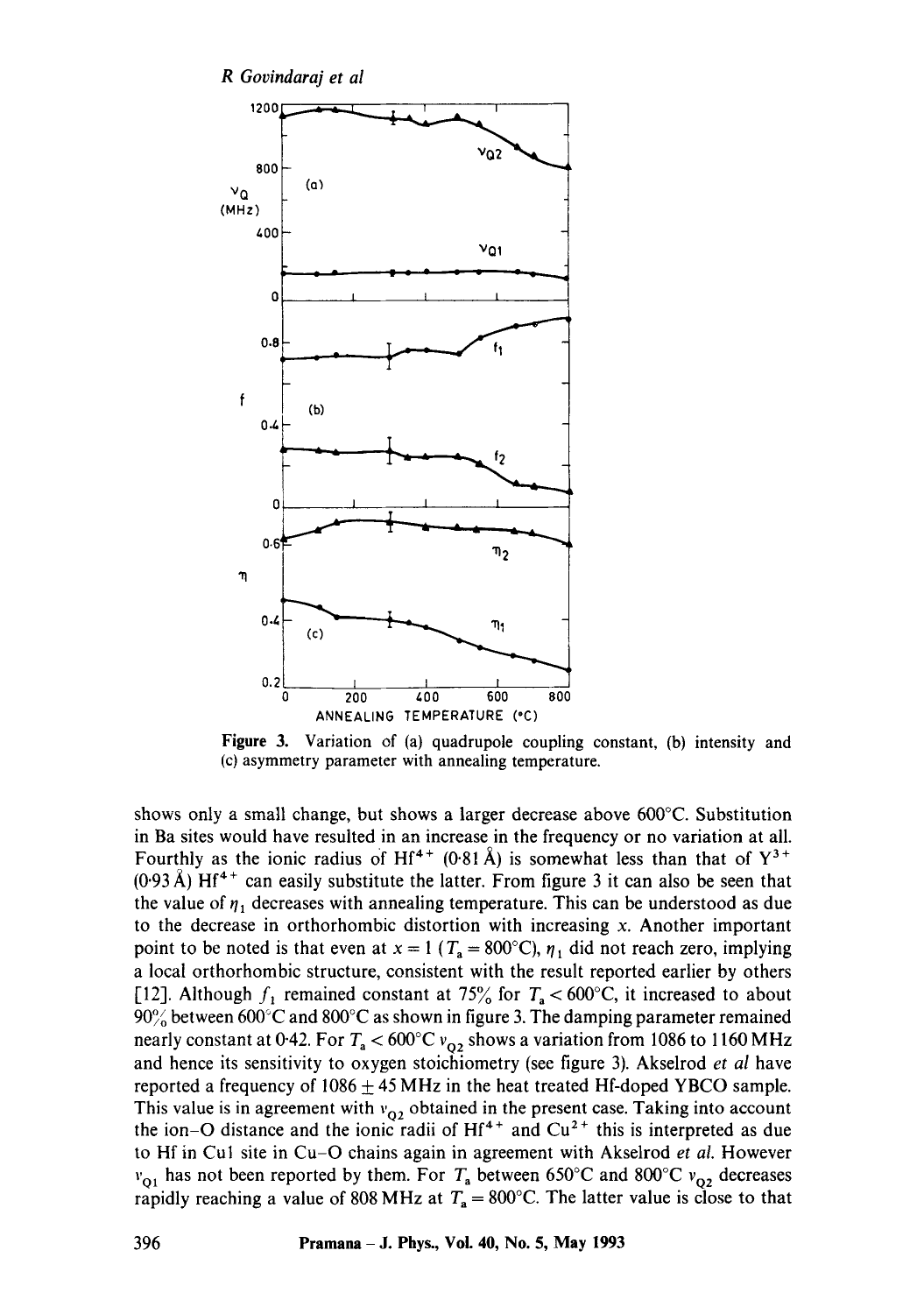due to  $HfO_2$ . But the fraction of nuclei experiencing this QI is only 10%, the remaining fraction experiencing 161  $\pm$  10 MHz. The  $v_{02}$  frequency is found to be close to the one obtained for  $181$ Ta in Hf oxides with oxygen vacancy stabilized cubic phase [24, 22]. This indicates that for  $x > 0.6$  about 10% of the probe nuclei in the sample occupy sites whose oxygen environment is similar to that in the stabilized oxides.

After the above quenching measurements were done, the sample was once again heat treated and thereby taken to orthorhombic phase. TDPAC measurement on this heat treated sample was done. The analysis of this resulted in  $v_{01} = 162 \pm 10$  MHz and  $v_{02} = 1084 \pm 40$  MHz. These values are the same within error limits as the starting values in the orthorhombic phase. This shows that the sample has been restored to its original form by heat treatment. This process is repeatable.

Thermal neutron irradiation of the Hf-doped YBCO to fluences attained in the present work  $(2 \times 10^{18} \text{ n/cm}^2)$  did not produce any appreciable effect on the defect properties and the superconductivity of the sample. The estimated recoil energy due to  $(n, \gamma)$  reaction in <sup>180</sup>Hf is quite small. Therefore thermal neutron irradiation does not produce appreciable displacement damage in the sample at the temperature of irradiation. Also the recoil energy due to beta decay of  $^{181}$ Hf to the PAC probe nucleus  $181$ Ta is only of the order of 1.7eV. Therefore these two processes do not produce any effect on the sample.

#### 4. **Conclusion**

The present TDPAC study has shown that when Hf doped YBCO is in the orthorhombic phase about  $75\%$  of the probe nuclei substitute for Y sites with an average quadrupole interaction frequency of  $161 \pm 10$  MHz and the remaining for Cu1 sites in Cu-O chains with a quadrupole interaction frequency of 1108 + 40 MHz. After each annealing and subsequent quenching treatments leading to the sample in the tetragonal phase it is found that  $90\%$  of the probe nuclei substitute for Y sites and the remaining nuclei are located at sites whose oxygen environment is similar to that in stabilized hafnium oxide experiencing an interaction frequency very close to that in monoclinic  $HfO<sub>2</sub>$ . Even in the tetragonal phase of the sample a definite value of asymmetry parameter  $\eta_1 = 0.32$  shows that the local structure is orthorhombic.

#### **Acknowledgements**

The authors are thankful to Dr B Viswanathan, Dr C S Sundar and Dr G Amarendra for going through the manuscript critically. The contribution of Mr J Jayapandian and Ms D Vasumathi for the development of instrumentation is gratefully acknowledged. The authors also thank Dr A K Tyagi, Mr G V N Rao and Ms T Geethakumari for characterization of the sample by SIMS, X-ray and AC susceptibility measurements.

#### **References**

- [1] R Beyers and T M Shaw, *in Solid state physics* edited by H Ehrenreich and D Turnbull (Academic Press, New York, 1989) 42, 135
- [2] M J Fluss and Y C Jean (eds), Mater. Sci. Forum (Trans-Tech Aedermannsdorf, 1984) Vol 2
- [3] K Bethge, H Baumann, H Jex and F Rauch (eds) *Nuclear physics methods in materials research* (Friedr. Vieweg & Sohn, Braunschweig/Wiesbaden, 1982)
- I'4] J Christiansen (ed) *Hyperfine interactions of radioactive nuclei* (Springer, Berlin, 1983)